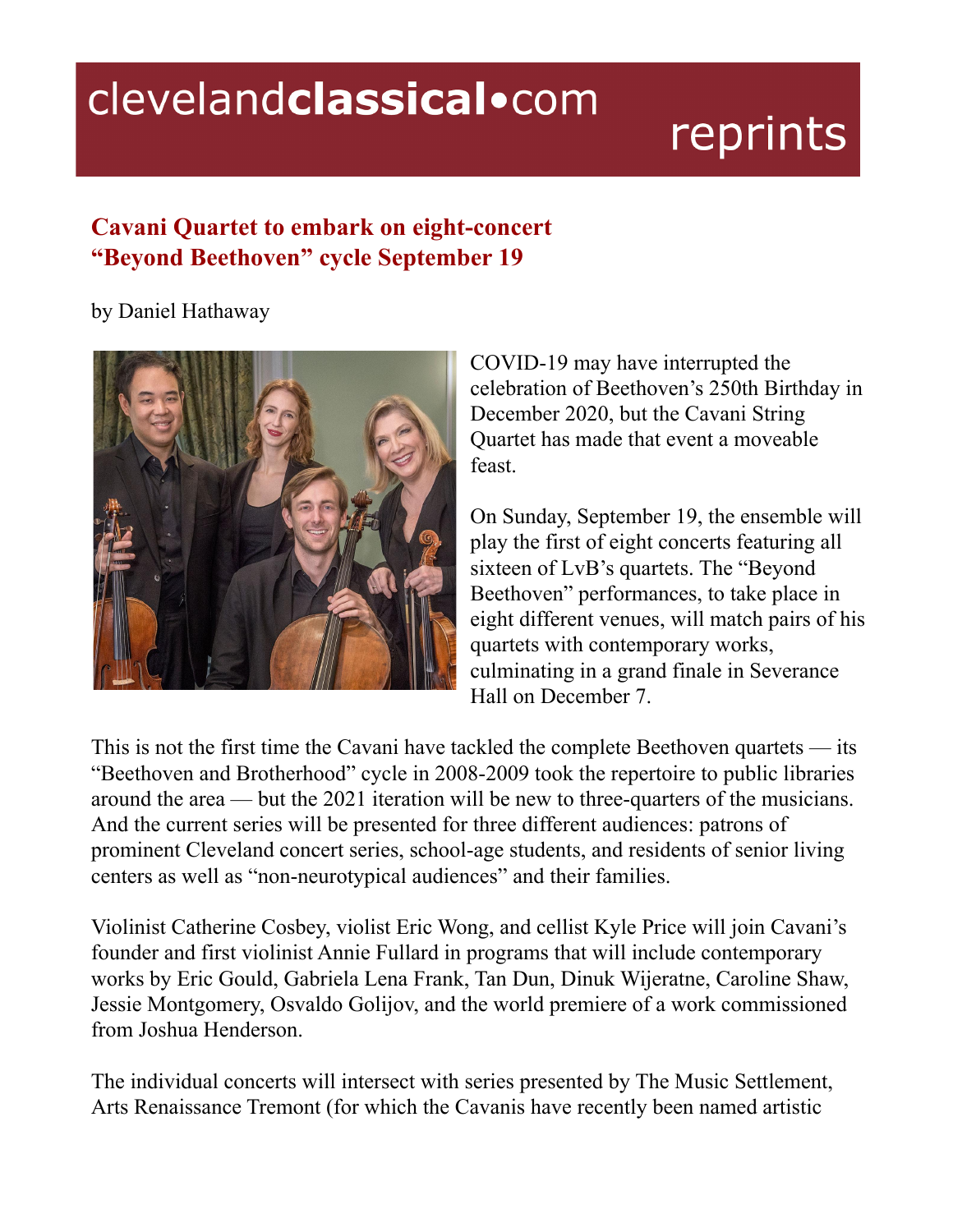directors), the Temple-Tifereth Israel, Music From The Western Reserve, the Cleveland Chamber Music Society, and Cleveland State University.

The Cavani will also be working with regional orchestra programs and their directors, including Shaker Heights High School (Donna Jelen), Lakewood High School (Elizabeth Hankins), Cleveland Heights High School (Daniel Heim), Strongsville High School (Andrew Hire), and The Cleveland School of the Arts (Dianna Richardson).

The complete schedule of public performances follows. Click [here](https://cavanistringquartet.com/celebrate-beethoven-2021/) to register for tickets.

#### **Concert 1 — Sunday September 19, 4:00 pm**

Cleveland State University Drinko Recital Hall BEETHOVEN Quartet Op. 18, No. 3 ERIC GOULD He Speaks in Shadows BEETHOVEN Quartet Op. 18, No. I

#### **Concert 2 — Sunday September 26, 5:00 pm**

Music From The Western Reserve, Christ Church, Hudson BEETHOVEN Quartet Op. 18, No.5 GABRIELA LENA FRANK Leyendas: An Andean Walkabout BEETHOVEN Quartet Op. 59, No.1

#### **Concert 3 — Sunday October 10, 4:00 pm**

The Music Settlement, University Circle Campus BEETHOVEN Quartet Op. 18, No. 4 DINUK WIJERATNE Two Pop Songs on Antique Poems BEETHOVEN Quartet Op. 131

#### **Concert 4 — Sunday October 24, 4:00 pm**

The Bop Stop, Ohio City BEETHOVEN Quartet Op. 18, No.1 TAN DUN Eight Colors forQuartet BEETHOVEN Quartet Op. 59, No. 1

#### **Concert 5 — Sunday November 7, 4:00 pm**

The Temple-Tifereth Israel, Beachwood BEETHOVEN Quartet Op. 18, No. 6 CAROLINE SHAW Blueprint BEETHOVEN Quartet Op. 130 with Große Fugue Op.133

**Concert 6 — Sunday November 21, 4:00 pm**